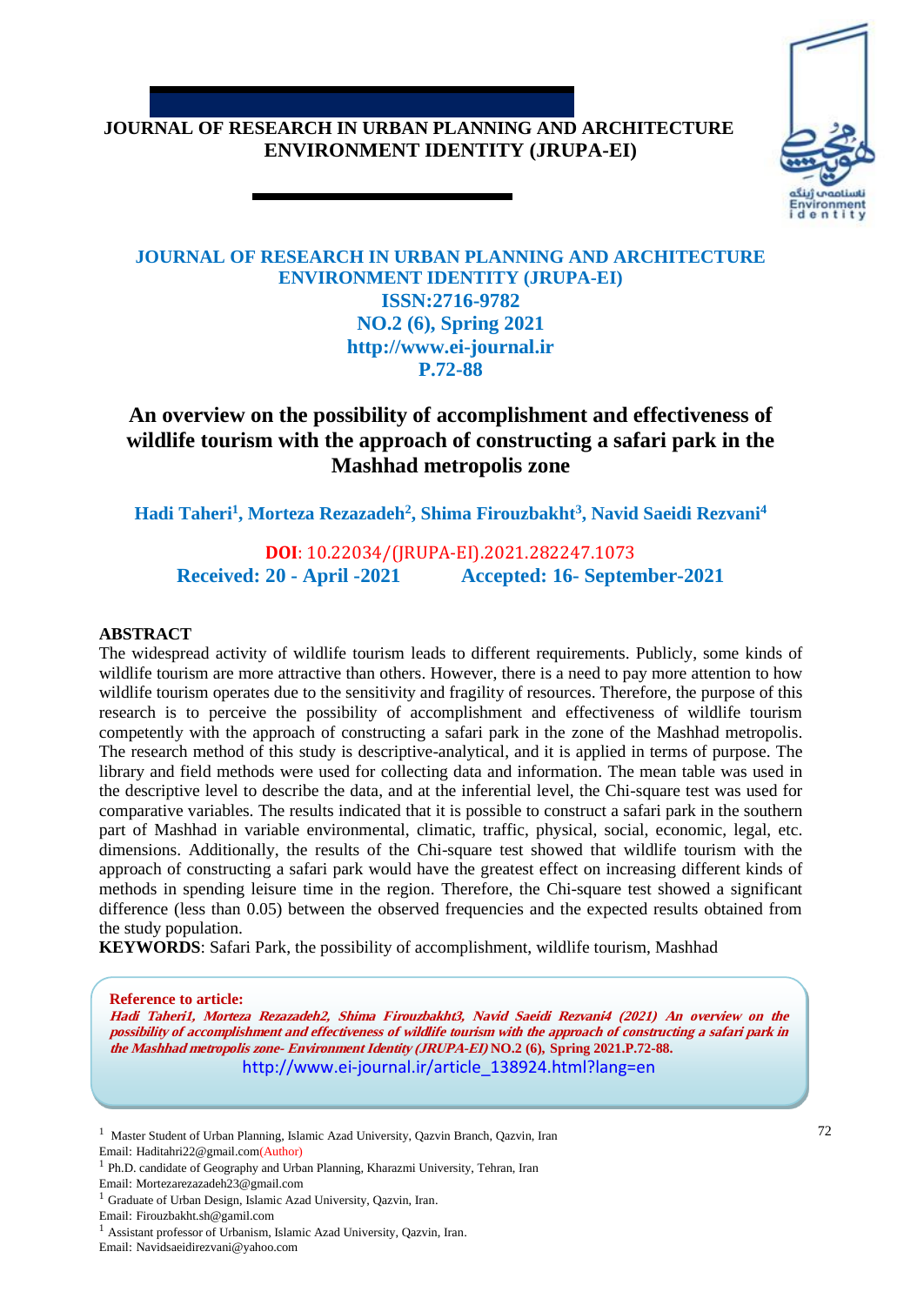

#### **1.INTRODUCTION**

According to ancient findings and historical information, although travel and tourism are a long-standing and old phenomenon and have a lifespan as old as human history and civilization, the necessity of time, along with the astounding development and augmentation of urbanization and technology, has caused the need for rest and recreation more than ever in this era (Mahboubfar, 1390: 27). There are special interests besides conventional interests in the field of tourism. This means that some tourists are willing to provide new ways to spend their leisure time in tourism. These areas are broad and have recently been considered in Iran and other major cities. These types of tourism have many benefits and are available at different costs, and are not necessarily expensive. Safari-based tourism can respond to some of these interests. Nowadays, there are different strategies and tools to improve various aspects of community life (social, environmental, etc.). The optimal use of natural and ecological capacities in the direction of sustainable development in developed countries has been able to play a very important role in being independent of non-renewable resources. Our country enjoys a lot of biological and animal diversity due to its geographical conditions, including climatic and environmental diversity, and expansion in the desired latitude and longitude. Adventure tourism, which is a branch of sports tourism, is also considered by young tourists and can be considered in safari. Safari can be the main or support center of this type of tourism (Moradi et al., 2014: 2).

In the last two decades, the increasing concern about the conservation of natural resources has led to a direct relationship between nature and tourism, and there is a growing desire to interact with nature in various forms. This desire for nature can be clearly observed in the high level of tourist demand for related activities, the valuation of these activities, and the relatively high attention paid to wildlife versus domestic and semi-domestic animals. The popularity of tourism based on interaction with wildlife is increasing all over the world. The experience of tourists about wildlife has become a wildlife tourism industry. In fact, a wildlife tourist is someone who travels to different parts of the world to see and watch the wildlife (Moradi et al.: 2: 1393). In other words, "Wild tourism" is a branch of the tourism industry in some countries that focuses on the observation of wild animals and plants in their natural habitats. Safari is also part of wildlife tourism. Wildlife tourism, in the simplest sense, means communicating with wildlife in their original habitat. Sometimes it is done actively (hunting-sampling) and sometimes passively (watching-photography). This branch of tourism is an important part of the tourism industry in many countries such as Africa and South America, Australia, India, Canada, Indonesia, Bangladesh, Malaysia, Sri Lanka, and the Maldives. Recently, wildlife tourism has grown rapidly around the world, and many of its elements are closely correspond with ecotourism and sustainable tourism. Although ecotourism and wildlife tourism are not synonymous, there is an overlap between them.

It can be said that wildlife tourism encompasses all three of the mentioned types of tourism in the natural environment and is to some extent an adventure nature-based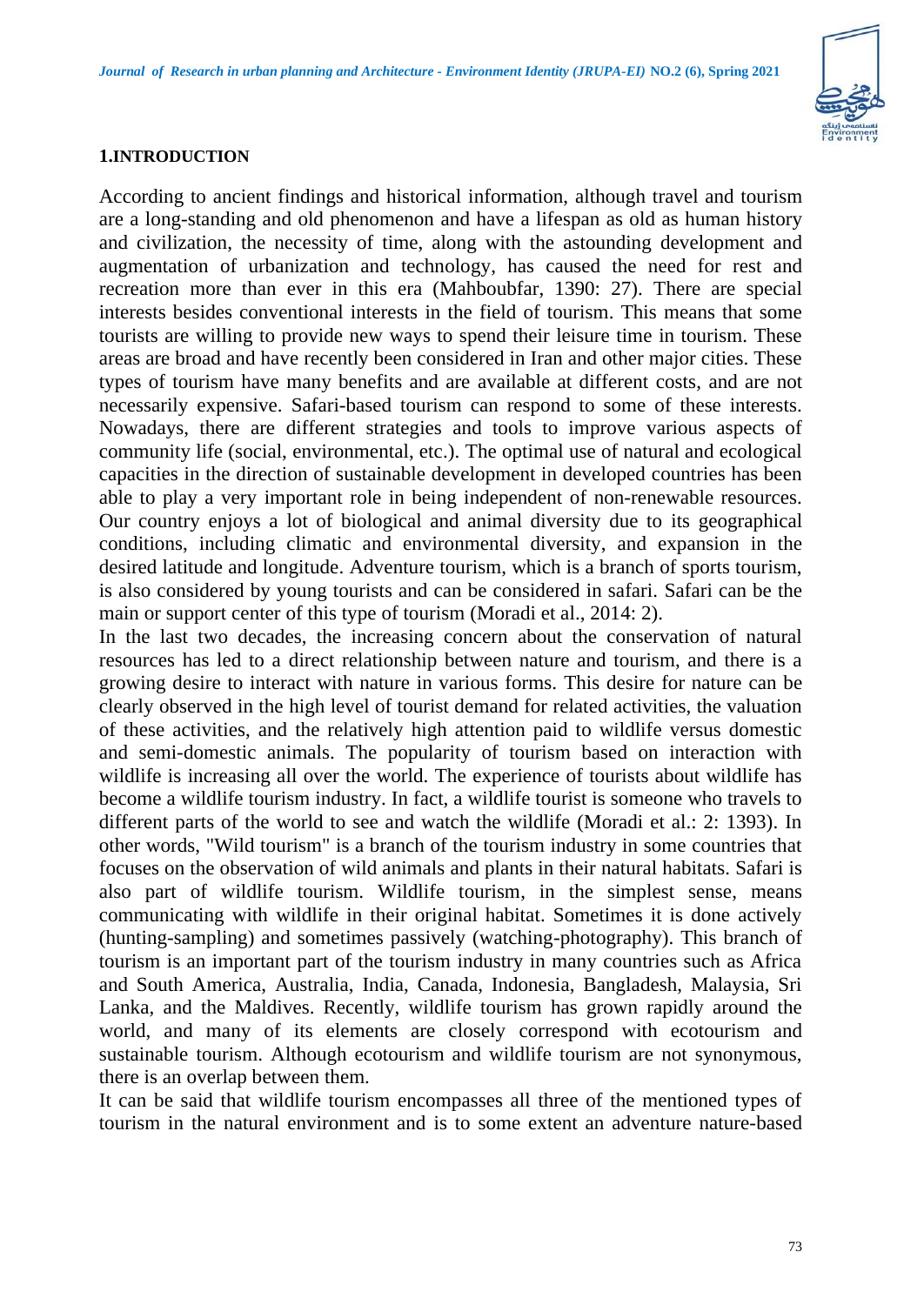

journey including the key principles of ecotourism compatible with the environment and conservation support training. The recreational use of wildlife is based on three elements: ecology, recreational use, and the historical context of human-wildlife interaction. The value of conserving natural resources, animal welfare, and the satisfaction of tourists is often at odds with economic profitability, and in these circumstances, it is necessary to consider all these cases and consider principles for it. Based on this, the special features of the establishment of Safari Park, along with factors such as geographical location and the needs of the metropolis of Mashhad and neighboring areas, make it necessary to set special goals and programs in order to achieve this type of tourism. Therefore, in the present research, an attempt will be made to examine the possibility of realizing this type of tourism and its effect on tourism in the metropolis of Mashhad; Therefore, the main question of our research in the current study is: what are the necessary conditions and facilities for the accomplishment of wildlife tourism with the approach of constructing a safari park in the city of Mashhad? And how effective will this type of tourism be in Mashhad?

#### **2. Theoretical foundations**

Wildlife tourism is a tourist guide to areas that are merely visited to study animal species and learn more about the climate of the area. The right aspect of doing with wildlife tourism is to observe and photograph the animals in their natural state. Tourism in this way will be both fun and enjoyable for tourists and will help to accomplish environmental protection and ecotourism programs. Simply put, wildlife tourism can be defined as "tourism for the sake of friendship with animals and ecosystems," and, as mentioned earlier, this area of tourism is done by observing the natural behavior of animals and their habitual habits. Wildlife tourism has a very important and large share of tourism in many countries (Newsome & Dowling, 2005: 258). Examples include many African and South American countries, Australia, India, Canada, Indonesia, Bangladesh, Malaysia, Sri Lanka, and the Maldives. This field of tourism has been able to find its place well among tourists and to be in line with the world tourism index fields. It is better to know that today, wildlife tourism, with its special activities such as "safari" and special tourist tours, has been able to provide multi-million dollar profits for different countries. According to an estimate, about 12 million trips are made annually in the field of wildlife tourism. About half of which are from the African continent, among which South Africa, Kenya, Tanzania, and Botswana are the top destinations for tourism. Some countries or different parts of the world rely heavily on wildlife tourism for their economic prosperity, but they can continue without it. A country like Kenya would be a good example of this. But the economic conditions of some parts of the world depend solely on wildlife tourism, and if one day the profits from this area are to be cut off, the conditions for a re-economic boom for that point will become impossible. Several regions across the world have such conditions, the most important of which is the Galapagos Islands that wildlife tourism is their main source of financial gain (Reynolds & Braithwaite, 2001: 39).

**Positive Impact of Wildlife Tourism**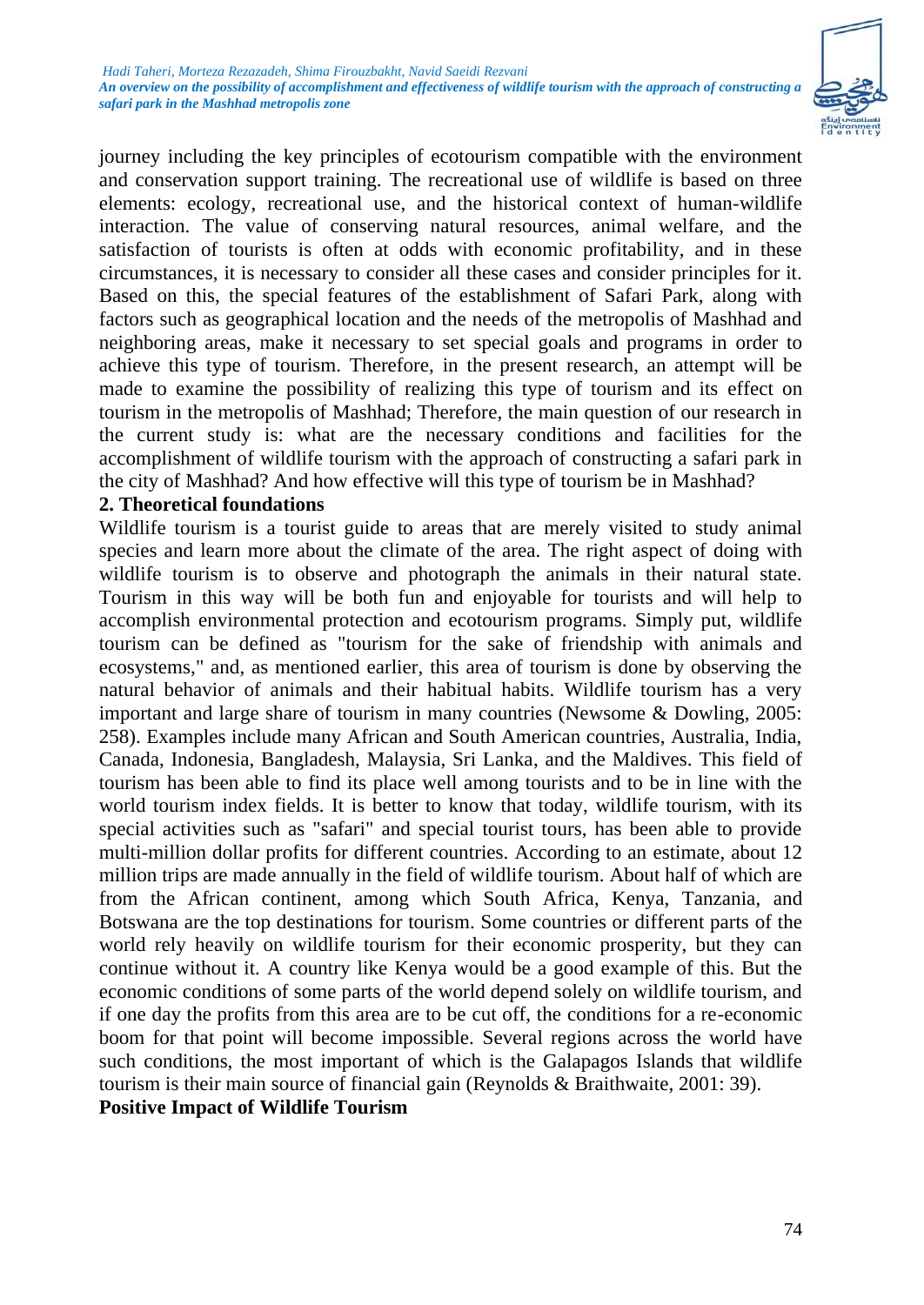

## **Habitat and environmental restoration**

Many local people from different parts of the region support the natural environment of their area and prevent its extinction in order to maintain its wildlife and tourism. Also, on a bigger scale, wildlife tourists around the world are contributing to environmental sustainability and conservation because the survival of different species of wildlife is very important to them. Many people voluntarily stand up to predators and prevent valuable and rare species from being hunted. All of these are examples to prove that the existence of wildlife tourism allows nature and the environment to survive and that humans change it as little as possible without destroying it.

## **The continuation of reproduction of endangered species**

Many zoos and wildlife parks (safaris) prioritize the breeding of rare and endangered species and prevent the extinction of these species as much as possible, which will surely be a positive step towards wildlife tourism.

## **Financial aid**

Thanks to the existence of wildlife tourism, many tourists in this area contribute to the survival of certain species with their financial contributions. For example, today, many tourists have contributed to the survival of the Sumatran tiger with their financial contributions and have largely saved the species from extinction.

## **The improvement of tourists' behavior**

A proper wildlife tourism guide can give tourists a more clear view of the environment. As a result, tourists will be well acquainted with their environmental needs and the preconditions for its survival, and then they will try to change their attitude towards the environment in a positive way (for example, do not dump in nature) and make fundamental decisions to protect the environment and wildlife.

#### **The illegal hunting reduction**

The presence of wildlife tourists in certain areas can greatly decrease poaching and make black-market activities impossible for hunters (Shafaei, 2016).

Environmentally, tourism acts as a double-edged sword with a natural and human environment (Manely, 1990: 50). If the development is designed wisely and based on the sustainable development principles, it is possible to achieve many environmental benefits of this industry, and if tourism activities grow unplanned, the result will be nothing but unbridled tourism and environmental destruction; Wildlife tourism will not be an exception to this rule; Therefore, location studies in wildlife tourism are one of the key steps in the process of constructing investment and service plans, including safari parks that paying attention to this important issue plays an important role in the success of the project. Its importance is due to the fact that choosing the right or wrong principles and the wrong place to create a project can affect it in other environmental, technical, financial, and economic aspects. Deciding on the location of a project is one of the most important decisions for planners, which can play an essential role in the strategic orientations of the project. Additionally, it affects the quality and quantity of its consequences in the long term, so that if the necessary considerations are not made when choosing the location of the project, it can affect its life in the long run. It is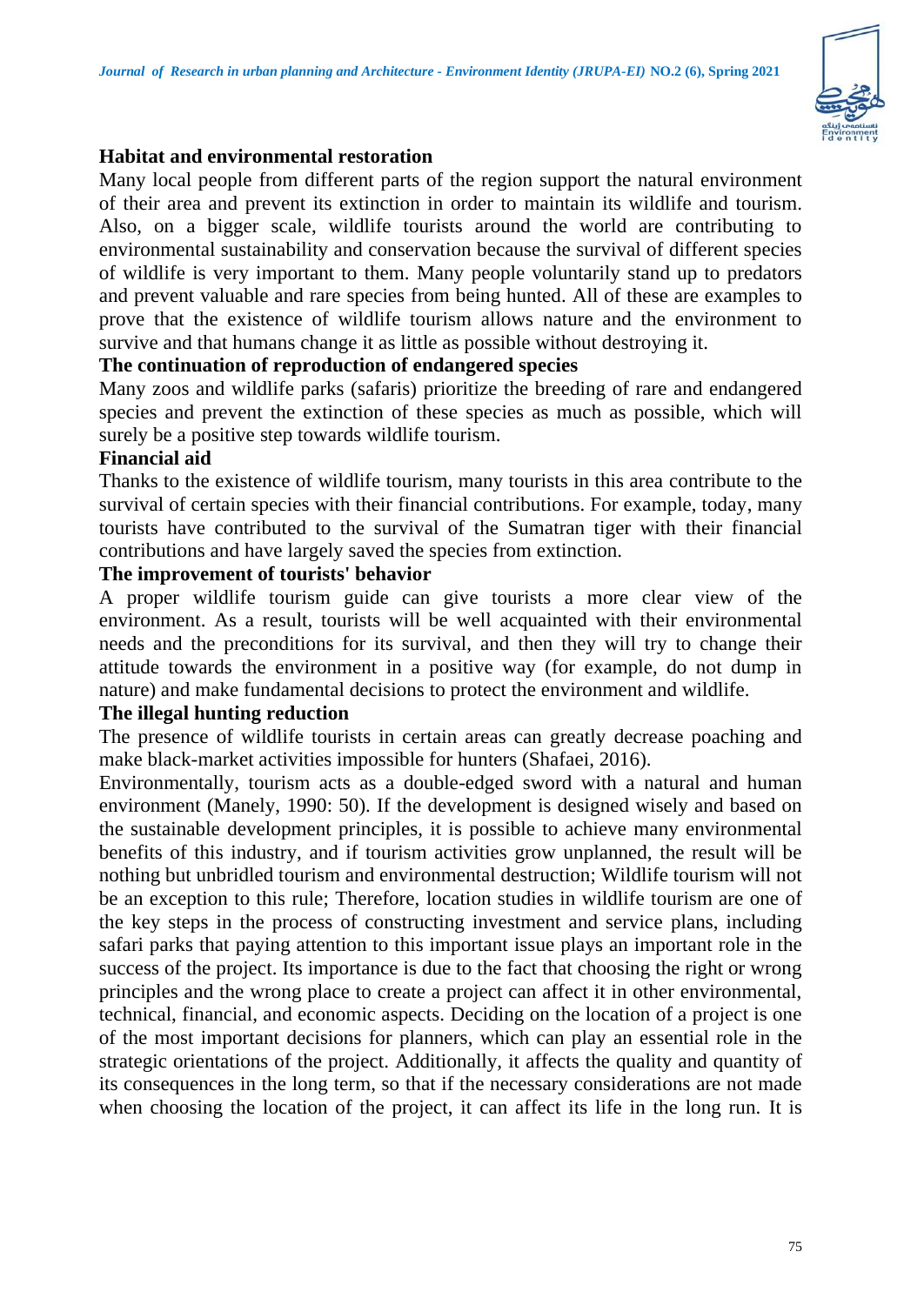

important because the wrong or unprincipled and incorrect choice of the location of a project can affect it from other environmental, technical, financial, and economic aspects. Conducting proper location studies, in addition to the economic impact on the performance of projects, will have social, environmental, cultural, and economic effects on the area construction (Bhattacharya & Kumari, 2004: 53). The National Tourism Document has classified the location criteria into 11 main categories, including climate, physical appearance, water resources, environmental quality, vegetation, wildlife, economic, social, cultural-historical, and managerial appearance (Danehkar et al., 2006: 143).

#### **2.2. Research background**

Mousavi et al. (2016), in an article entitled "Evaluation of scenarios for the construction of a salt hotel and safari park for the development of desert tourism in ecosystems of arid regions (Case study: Maranjab, Aran and Bidgol regions)" have presented solutions in accordance with the preservation of the ecosystem and the sustainable development of the region by designing desert tourism development scenarios in the form of locating a safari park and a salt hotel. The authors of the article tried to study the location of these scenarios based on the criteria of access, land appearance, restrictions, and environmental protection. After providing the digital layers of the indicators and applying the points obtained from the model to them, the weighted layers of the criteria were obtained that combination of which led to the preparation of the soil fit layer of the safari park and the salt hotel. Then, in order to determine the location of the proportional zones, the scoring range of the proportional layers was classified into five priorities. The results showed that in the salt hotel scenario, the access criteria and raw materials with a weight of 0.495 and 0.044, and in the safari park scenario, the access and restriction criteria with a weight of 0.418 and 0.093 were obtained the highest and lowest scores, respectively. According to the land suitability maps, 959 and 45403 hectares (0.3745 and 17.6828%) of the area, respectively, have a very convenient capability under the heading of first priority allocation to a salt hotel that corresponds to the boundaries of the Wandering Island and the safari park, which is generally located on the sand dunes north of Long Sand. Hosseini and Hosseini (2015), in an article entitled "Study and recognition of wildlife environmental capacity in the Central Park of Iran for tourism development," tried to study and recognize the environmental capacity of wildlife in the Central Desert National Park of Iran for sustainable development of tourism industry. The authors' purpose in writing this article was to prevent the extinction of unique Iranian animals, such as the Iranian zebra, and secondly to study and manage the optimal exploitation of the vast desert region in the country. In this study, a combination of descriptive, analytical (SWOT), library and field methods have been used. The results indicated that Kavir National Park has a good ability to attract different types of tourists, including nature tourists, research tourists, adventure tourists, and wildlife tourists due to its rich natural potentials and special capacities of native and non-native animals and wildlife. Moradi et al. (2014), in an article entitled "Wildlife tourism, a new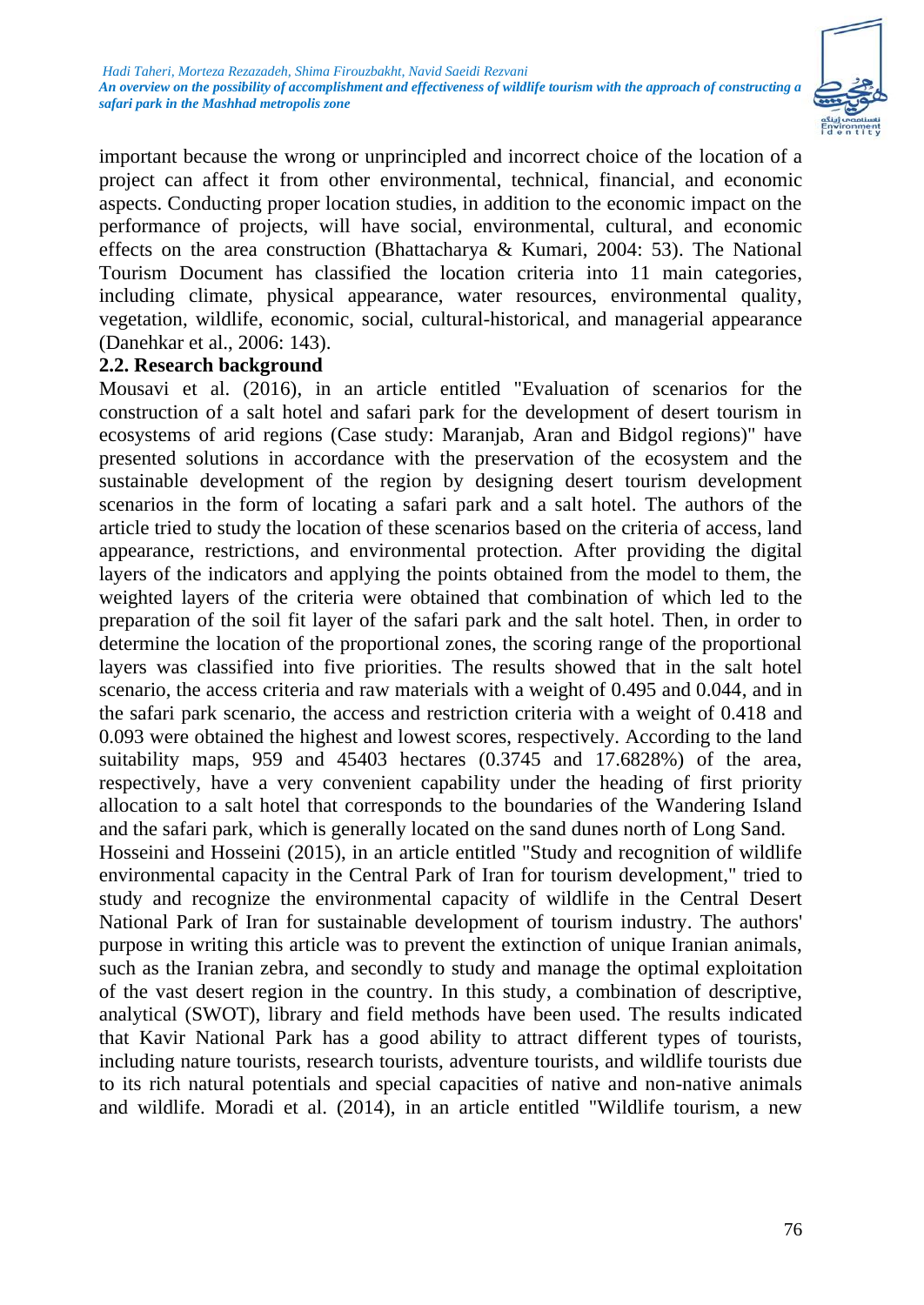

activity for the development of nature tourism," believed that the popularity of tourism based on interaction with wildlife is increasing worldwide. Concentration on wildlife tourism is essential because, up to now, wildlife issues have been raised on more general topics such as nature tourism or on minor topics such as local tourism. Due to the existence of different types of tourism, tourists in age groups with socioeconomic backgrounds and different motivations and according to their type of life, have different motivations related to wildlife tourism. Wildlife is successful when it meets the needs of tourists and host regions while simultaneously considering wildlife conservation, their environment, and social and economic values.

Wang (2021), in a study entitled "Development of Wildlife Tourism Resources: A Case Study of Beijing Wildlife Park," investigated the development of wildlife tourism resources in Beijing Wildlife Park (BWP) and aimed to determine opportunities for sustainable development of BWP. While emphasizing the benefits of tourism, the positive and negative aspects of animal tourism resources must be considered in order to generate social and economic benefits. Wang's findings show that following the principles of environmental protection, public relations methods can enhance the potential of existing animal tourism resources from the tourists' point of view. Additionally, cooperate with officials to strengthen scientific tools for animal protection, helping to promote scientific knowledge of environmental protection, and strengthening animal welfare training can be important in promoting this type of tourism.

Lalita et al. (2020), in an article entitled "Study of Safari Tourism in a desert of Africa: An Experimental Test of the A-B-C (T-ABC) Model of Tourism," while emphasizing that the competition for safari tourism in Africa desert is very fierce, apart from the intra-country competition, there is also intra-country competition between accommodation and resorts within countries. In this regard, it is important to understand the strengths and weaknesses of each country for safari tourism. They have experimentally tested the relationship between tourism performance and different dimensions of tourism, i.e., tourist attractions (A), basics (B), and context (C). This study, conducted for the first time in the region, deals with tourism as a driver of economic development and offers important insights, which indicates that the dimensions of tourism are related to economic development.

Kong Lee and Hee Jihong (2020) conducted an article entitled "An Emotional Analysis of Tourists in Wildlife Tourism Attractions - A Case Study at the Chaimlong Safari Park; they believe that revealing the emotional connection between humans and wildlife is an important aspect of understanding complex natural and social ecosystems. Wildlife tourism is booming around the world, and non-consummate wildlife tourism is designed to promote biodiversity conservation, increase community employment, and create opportunities for nature education and tourism experiences. China's wildlife attractions have become popular family vacation options. However, there is still no understanding of the characteristics of Chinese wildlife travelers. Emotional analysis has become an interesting topic in text mining. Analyzing tourists'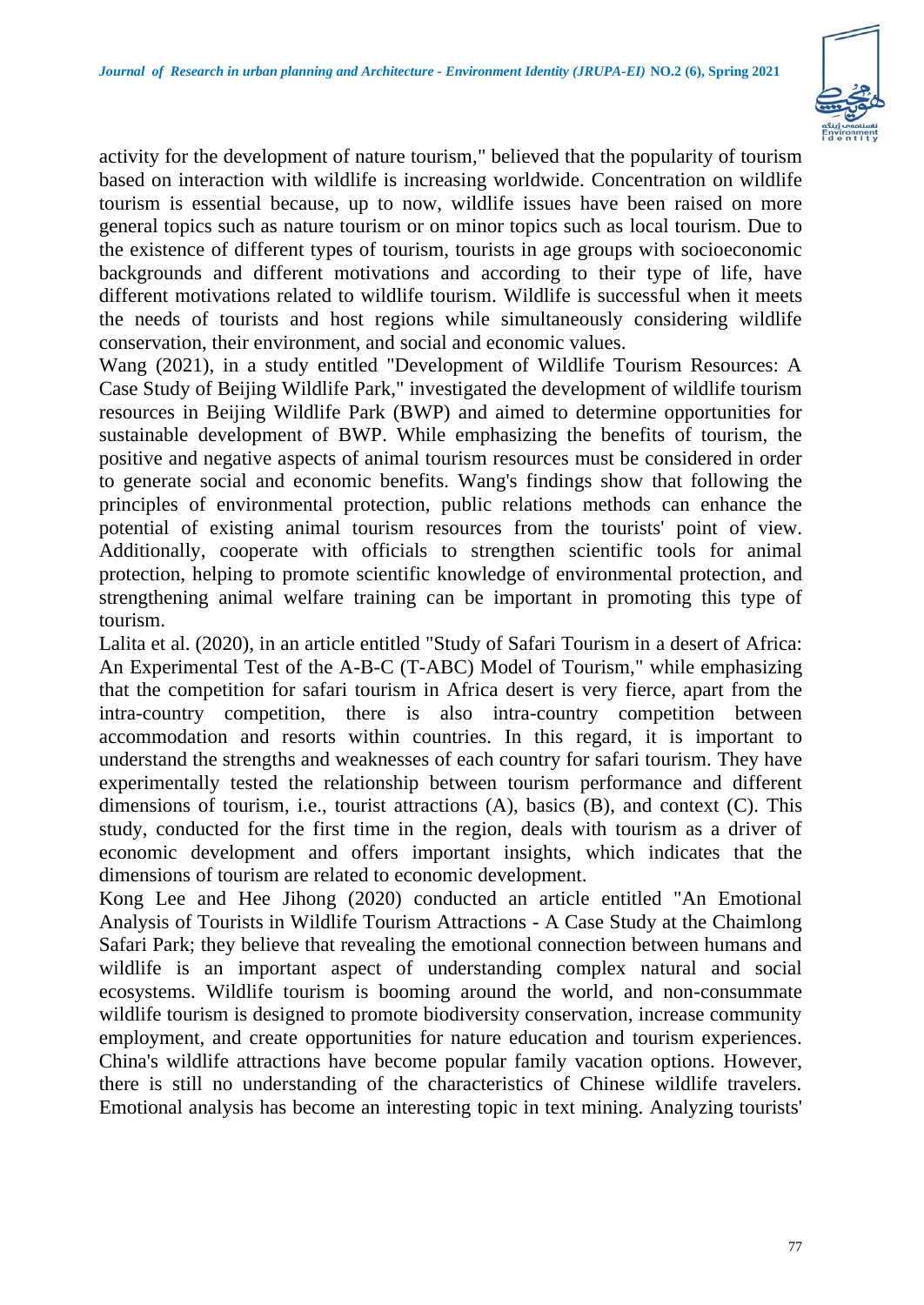

feelings about wildlife and their habitats is important to understanding the mechanism of human-wildlife interaction. The Chimelong Safari Park was taken as a case study. The results of this study indicated that factors such as the degree of engagement, interaction, contact distance, tourist density, and size of the place affect the spatial behavior and emotional evaluation of tourists; Most of the negative emotions created by tourists are due to too many places to visit and entrance tickets. In this respect, this study is a special reference for management and marketing in wildlife tourism attractions. This article aims to inspire more scientists to conduct further studies on the mechanism of human-wildlife interaction, to address China's wildlife tourism performance, and to provide theoretical research.

## **Research method**

The present research method is descriptive-analytical it is applied in terms of purpose, and the method of collecting data and information is both library and field. Our statistical population has been knowledgeable experts in the field of wildlife and safari park tourism. The instrument used for data collection was a questionnaire. The sampling method of the present study was purposive sampling. Since in the field method, the questionnaire was used in a range of five Likert options (from completely undesirable to completely desirable and open-ended questions), in the spectral questions section, the answers were ranked one to five. The number 3 was obtained as the mean of the answers. Then the obtained mean was compared with 3. Also, for the reliability of the questionnaire, Cronbach's alpha was used; the alpha value was 0.811, which confirms the reliability in a proper way. The number of collected samples for the present study is 384. In this research, SPSS software was used at both descriptive and inferential levels. At the descriptive level, the mean, etc., was used to describe the data. The Chi-square test was used for nonparametric variables at the inferential level.

# **4. Introducing the scope of research**

Mashhad is the second big city in Iran and is the capital of Khorasan Razavi Province in northeastern Iran. The plain of Mashhad is a wide valley with dimensions of more than 100 km in length, an average width of about 25 km, and an area of about 2500 square kilometers which is located in the catchment area of Kashfroud river in Khorasan Razavi. Out of the total area of 86549 hectares in Mashhad, 75% is located in Mashhad city and 25% in Torqabeh-Shandiz city. According to the decree of 300/310/1797 of the Supreme Council of Architecture and Urban Planning (1389), zoos (safari is a free zoo) can only be located outside the legal boundaries (zone) of cities and in the experience of different countries, the average safari distance from parks to the city center is about 20 km so that it is within a suitable radius for tourists to visit. The study area is the southern zone of Mashhad, with an area of 19411 hectares, which is 22.5 percent of the total area.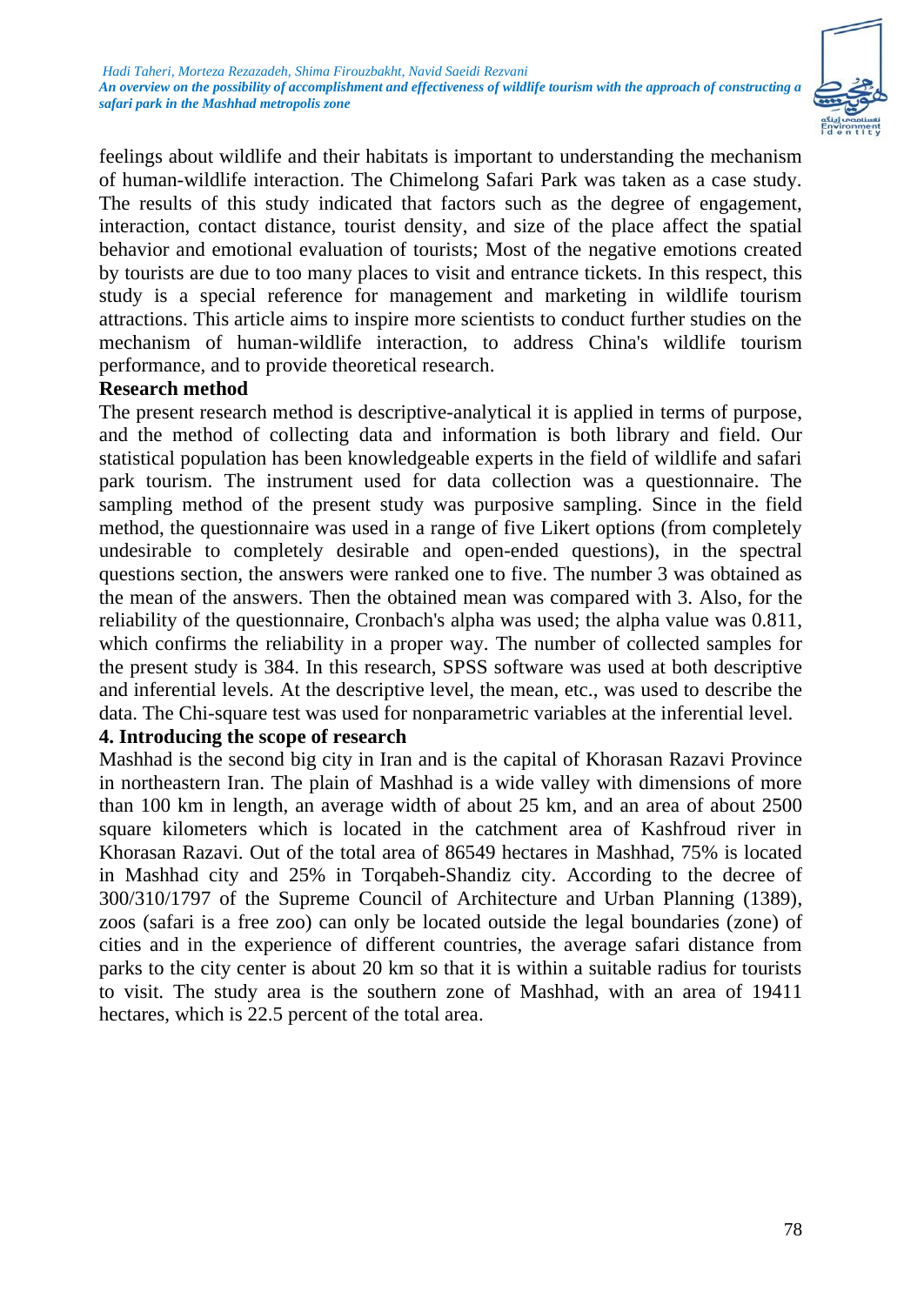



Figure 1: Map of the location of the study area (reference: Authors, 1399)

## **Discussion and findings**

Investigating the necessary environmental and natural conditions for the formation of wildlife tourism with the approach of constructing a safari park, due to the fact that the northern part of Mashhad is exposed to a lot of pollution and erosion as well as the existence of unorganized suburban areas and industrial workshops in this area, this area is not suitable for the construction of Mashhad Park Safari. The eastern zone is not also suitable for the construction of safari in Mashhad Park due to the existence of unorganized suburban areas and large-scale uses such as military and industrial facilities, as well as the presence of lands suspended from Astan Quds Razavi and Behesht Reza Cemetery and stone mines in this area. In the western zone, for the reasons mentioned in the previous sections, this section is exposed to the development of many structures, as well as factories, industrial towns, and power plants, which according to these issues, this zone is not suitable for the construction of Mashhad Park safari. Considering the study of different zones and the southern area of the area and considering the unique attraction and natural open spaces, as well as the difference in elevation levels with the city of Mashhad, which has a good view and landscape, and the presence of numerous water springs in the range of heights of this area has made it appropriate, considering all the criteria for the construction of Safari Park, it will lead to the least damage to natural resources, so the southern part of Mashhad was considered a more desirable option than the rest. Accordingly, in order to accomplish wildlife tourism based on the approach of constructing a safari park in the southern part of Mashhad, environmental and natural criteria such as area, proximity, and compatibility of land uses, climate, natural resources, land ownership, slope, access, infrastructure and ability to attract tourists are examined and analyzed.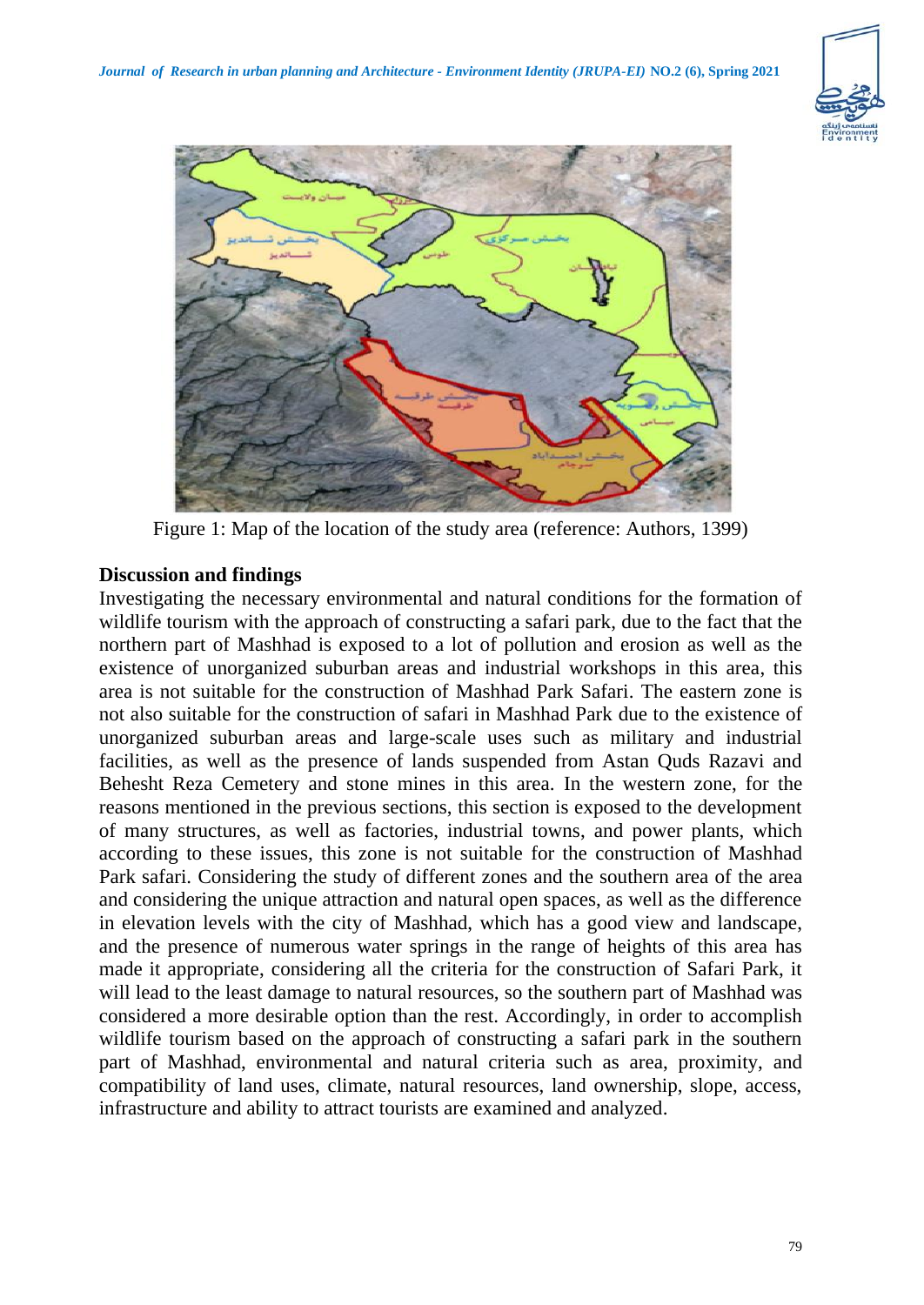

## **Area**

In terms of area, the Mashhad metropolis covers about 86.5 thousand hectares which, given the functional areas defined for zone, areas, and southern slopes of the zone that have a functional area of green and leisure space, is more suitable for construction and location of the safari park. Considering the average area of 200 hectares of safari parks in the world and the area of 22.5 thousand hectares of the southern zone, there is no limit in terms of size, dimensions, and area.

#### **Proximity and compatibility**

One of the most crucial criteria that should be considered in the possibility of constructing a safari park is paying attention to the issue of proximity and adaptations of land uses in the study area. In planning, it is essential to analyze how different uses are put together, and the positive and negative effects that adjacent uses have on each other leads to their compatibility or incompatibility with each other, which may in some cases reduce the level of performance quality and reduce the efficiency of different uses. Studies conducted in the southern area show that most of the land uses in this area are natural areas. Considering that the Safari Park use has the ability to be adjacent and compatible with this type of use, we do not face any limitations in this area. However, in locating the site in question, attention should be paid to the industrial and residential uses that exist in the southern zone. These land uses are not compatible with the Safari Park site and must have a reasonable, acceptable distance from the site in order to minimize potential incompatibilities.

#### **The micro-climate of the region**

Human beings, wanted and unwanted, are affected by climatic conditions, and climate is one of the most important elements that must be considered in locations. Temperature is also considered as one of the main elements of the climate of the region. Due to the cold and dry climate of the southern highlands and the temperature of 13 to 15 degrees Celsius in the region, the surface of the region does not have a significant temperature difference. Although southern regions have higher temperature levels than southwestern regions, it should be considered in locating the site. The region has an average of 250 mm of rainfall during the year in terms of average annual rainfall. Its amount is higher in the heights, especially in the heights of the southern part of the territory, than in other areas. This factor can be considered as one of the effective factors in locating the Safari Park site.

#### **Available natural resources**

Given that the limitation of water resources in most cities in Iran is a major challenge to development or spatial development potentials, in the present study, while recognizing the available water resources in the study area, an attempt has been made to study the compatible conditions and the proximity of the safari park with the available water resources. Due to the tributaries of rivers and dam lakes in the southern part of the study area, the observance of 150 meters of water resources in the location of the safari park should be considered to preserve the natural ecology of the area.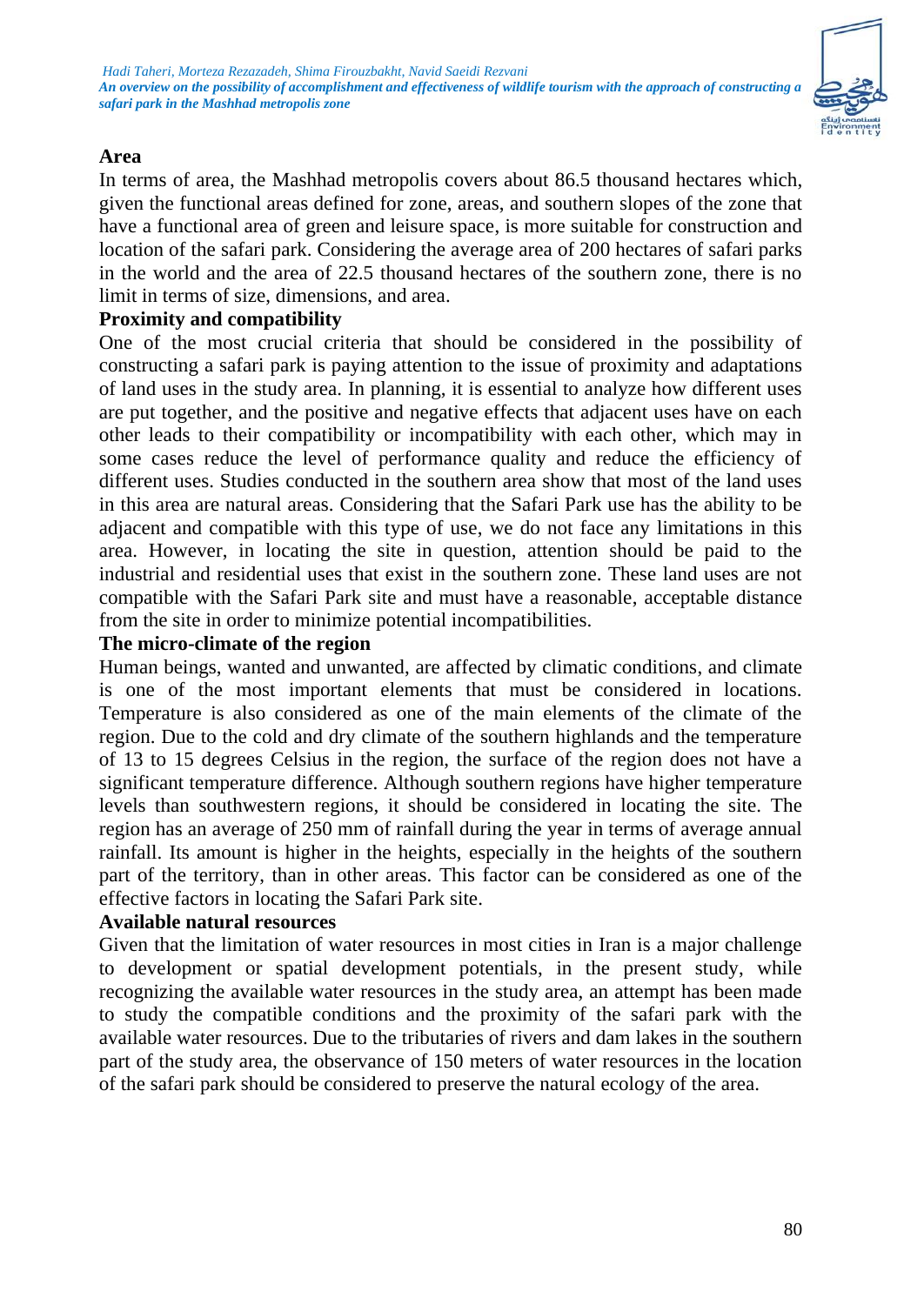

# **Ownership**

The land as one of the real estate has been one of the essential human needs in all periods of history, and due to its importance and dependence on the internal borders and economy of a country, lawmakers, by the adoption of laws at any point in time, have increased government intervention as social necessities, public interests, social interests and the exercise of sovereignty over land ownership and tried to use and exploit it profitably in the field of economy and investment. Of course, these laws are not always to the detriment of individuals but may result in public benefit. The investigations indicate that most of the land in the study area is state-owned. The need to pay attention to legal issues in the field of ownership can be effective in locating the location of the Safari Park site.

## **Slope**

Although slopes are important in terms of the beauty of the area to prevent the accumulation of destructive materials in the area or the natural washing of roads by runoff (when it rains), etc. the excess and critical slopes can cause problems such as floods, the difficulty of transportation, disruption in constructing buildings and facilities, domain destructive movements and dynamics and the like. Given that the area in question is typologically one of the foothill areas and most areas of the southern zone have a slope of 30 degrees, the need to pay attention to the classifications related to the slope is very important in locating the safari park site.

# **Access**

The movement is an integral part of human daily life and activity. In most cities, private cars are often used for city trips, and other transportation options, such as cycling and walking, are less commonly used. In recent years, the development of transportation infrastructure, especially the communication road between the Gulf and the Imam Reza Highway in the southern part, has played a significant role in access to the area. But other transportation options have not yet grown much. Areas adjacent to the access network, while maintaining legal zone, can be prioritized in areas prone to the construction of a safari park site location.

# **Infrastructures**

Over the centuries, the urban and suburban areas have been shaped and sustained based on technological infrastructures. Nowadays, urban life is unimaginable without internet networks, highways and rail networks, airports, water supply networks, sewage networks, telephones, electricity, and mobile phones. Additionally, the presence of their bases, such as sunlight, trees, clean air, etc., seems normal and natural for citizens. These infrastructure networks, more than any other modern achievement of the industrial age, have influenced the way of life and the relationship of modern man with the environment and nature around him. The proximity to facilities such as electricity networks, mobile antennas, surface water disposal networks, etc., can be a priority in areas prone to locating the construction of a safari park.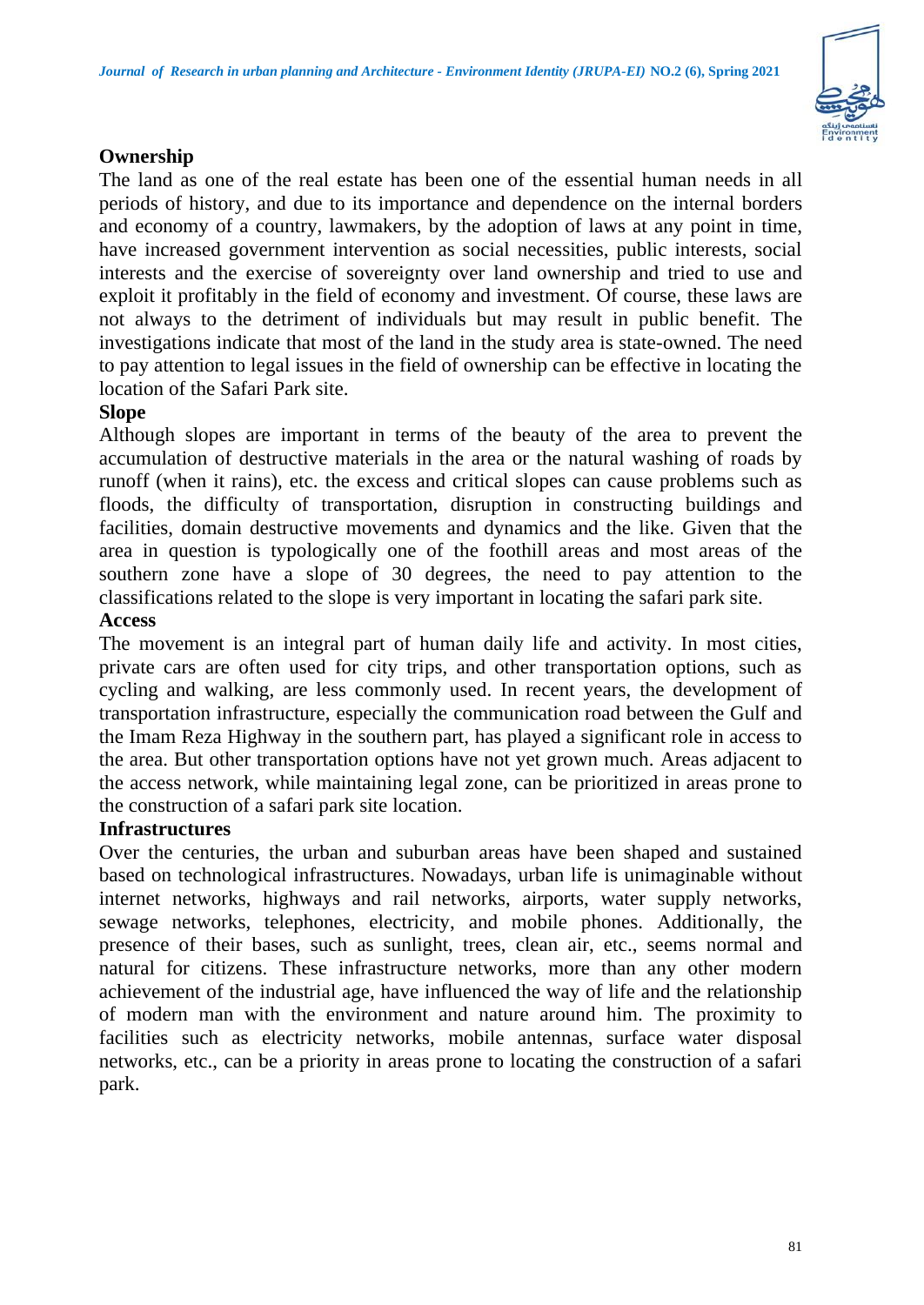

#### **The attraction of tourists**

The tourist attractions and facilities play a key role in the emergence and development. Today, tourism is an important economic issue for many city managers and officials. In many developed and developing countries, the tourism industry, due to its competitive advantages, has become one of the most important sectors, the driving force and engine of economic growth and development, and it is in close competition with the world's largest businesses such as the automotive and oil industries. Given the natural characteristics of the region, the fields of nature tourism are expanding in the southern part. Some areas in the south have more tourism capacity than neighboring areas due to the existence of infrastructure and natural features. The existence of these areas should be considered in prioritizing the areas prone to the construction of safari parks in locating the desired site.

Assessing the compatibility of the formation of wildlife tourism with the approach of constructing a safari park with development plans or existing and neighboring projects The studies show that the formation of wildlife tourism is not inconsistent with existing development plans and neighboring projects. In the study area in the southern part of Mashhad, there are three projects that can somehow complement and facilitate this approach to tourism. Table 1 lists some of the characteristics of neighboring projects in the southern part of Mashhad.

| I aris approach with calsting and heighboring plans or projects |                                                                                                                                                                                                                                                             |                                                                             |
|-----------------------------------------------------------------|-------------------------------------------------------------------------------------------------------------------------------------------------------------------------------------------------------------------------------------------------------------|-----------------------------------------------------------------------------|
| Project Title                                                   | <b>Project specifications</b>                                                                                                                                                                                                                               | The degree of<br>compatibility of<br>the project with<br><b>Safari Park</b> |
| Seven pools<br>(Haft Houz)                                      | The promotion of the role of tourism, as one of the<br>important parts of economic growth, in the sample area of<br>seven pools (Haft Houz) to meet the tourism needs of the<br>Mashhad metropolis and the urban complex.                                   | compatible                                                                  |
| Green<br>belt(kamarbande-<br>sabz)                              | enhancing the physical and mental health of the<br>beneficiaries through safe access to natural attractions and<br>sport-recreational functions<br>Sustainable protection and use of the environment and the<br>pristine and beautiful nature of the region | Compatible in<br>subdomains                                                 |

**Table 1- the evaluation of the compatibility of wildlife tourism formation with Safari Park approach with existing and neighboring plans or projects**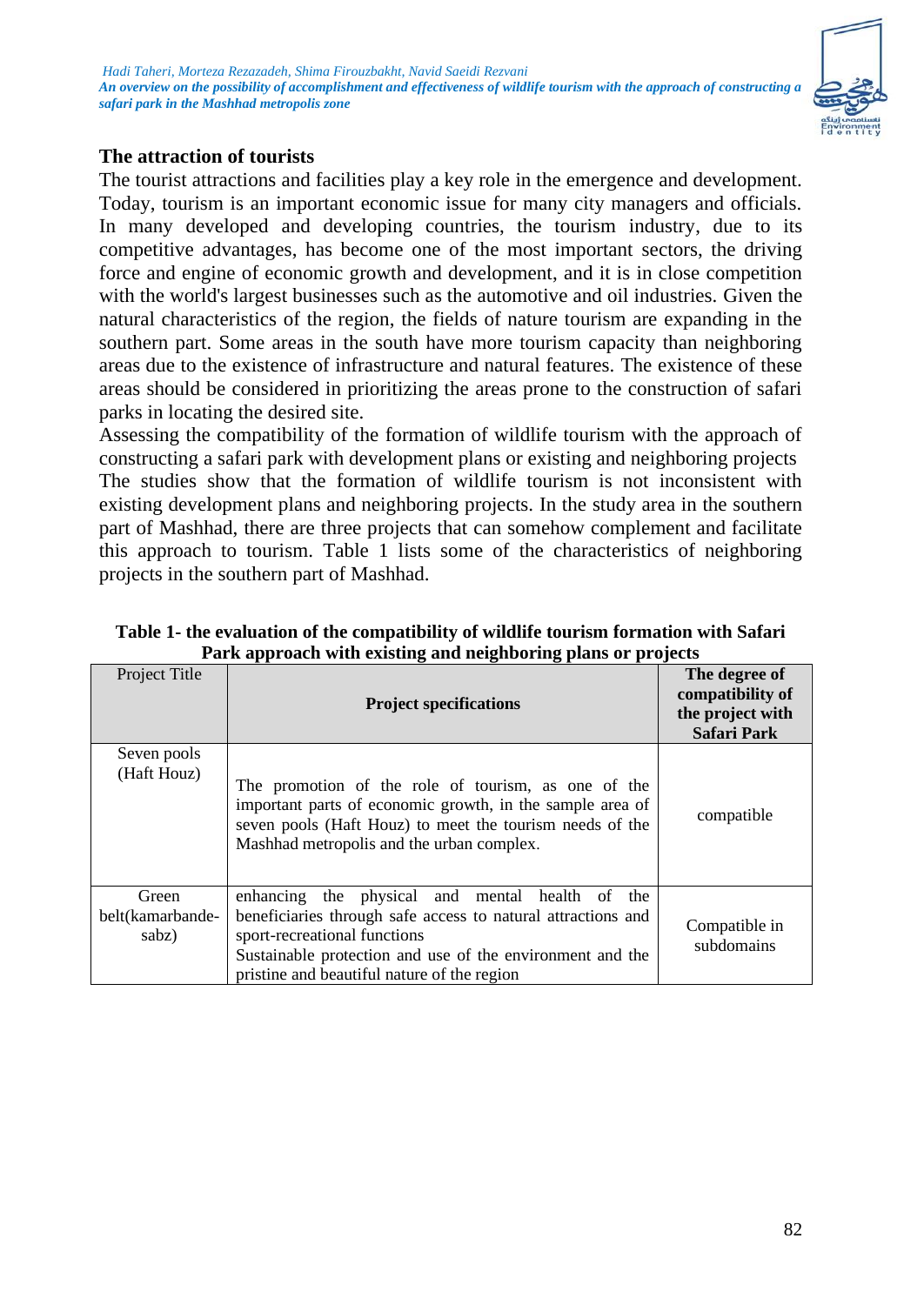

| <b>Mountain Park</b> | Mountain Park (Kuh Park), as one of the breathing lungs of<br>the metropolis of Mashhad, has many shrubs and trees, as<br>well as several small and large artificial waterfalls in the<br>corners of this park.<br>The length of this space is 5.1 km that people can use for<br>their leisure time, mountaineering, and cycling.<br>Strengths of this mountain park: car cinema, mobile<br>restaurant, animal farm, and food are some of the programs<br>envisaged here. Car-foods are mobile vans that sell a variety<br>of fast food as a small kitchen.<br>- 100<br>$\mathbf{r}$ a $\mathbf{r}$ | compatible |
|----------------------|-----------------------------------------------------------------------------------------------------------------------------------------------------------------------------------------------------------------------------------------------------------------------------------------------------------------------------------------------------------------------------------------------------------------------------------------------------------------------------------------------------------------------------------------------------------------------------------------------------|------------|
|----------------------|-----------------------------------------------------------------------------------------------------------------------------------------------------------------------------------------------------------------------------------------------------------------------------------------------------------------------------------------------------------------------------------------------------------------------------------------------------------------------------------------------------------------------------------------------------------------------------------------------------|------------|

**Reference: Authors, 1400**

According to Table 3, twelve indicators were studied and analyzed to evaluate the impact of wildlife tourism with the approach of safari park construction in the southern part of Mashhad. As can be observed, experts and pundits believe that wildlife tourism with the approach of building a safari park would have the greatest impact on increasing the diversity of leisure time in the region. This index has the highest score among the studied indices, with an average of 4.4. Also, according to the significance level of the Chi-square test (0.003), it can be inferred that the results are significant. In the next ranks is the increase in the number of tourists, the improvement of visual beauty, and the development of attractive landscapes. Therefore, the chi-square test shows a significant difference between the observed and expected frequencies obtained from the study population.

| the approach of safari park construction                                                            |         |                              |            |                              |
|-----------------------------------------------------------------------------------------------------|---------|------------------------------|------------|------------------------------|
| Indicators                                                                                          | average | <b>Standard</b><br>deviation | Chi-square | <b>Significance</b><br>level |
| The rate of increase in<br>tourists                                                                 | 4.3     | 1.282                        | 36.450     | 0.000                        |
| Tourist length of stay                                                                              | 3.6     | 1.245                        | 35.906     | 0.002                        |
| The rate of increase in job<br>creation                                                             | 3.2     | 1.136                        | 34.148     | 0.011                        |
| The rate of completion of<br>the chain and the<br>activation of new tourism<br>clusters in the city | 2.8     | 1.280                        | 70.057     | 0.002                        |
| The rate of biodiversity<br>conservation and<br>improvement of animal<br>quality biodiversity       | 3.8     | 1.262                        | 35.932     | 0.000                        |

**Table 3- Results of Chi-square test to evaluate the effectiveness of wildlife tourism with the approach of safari park construction**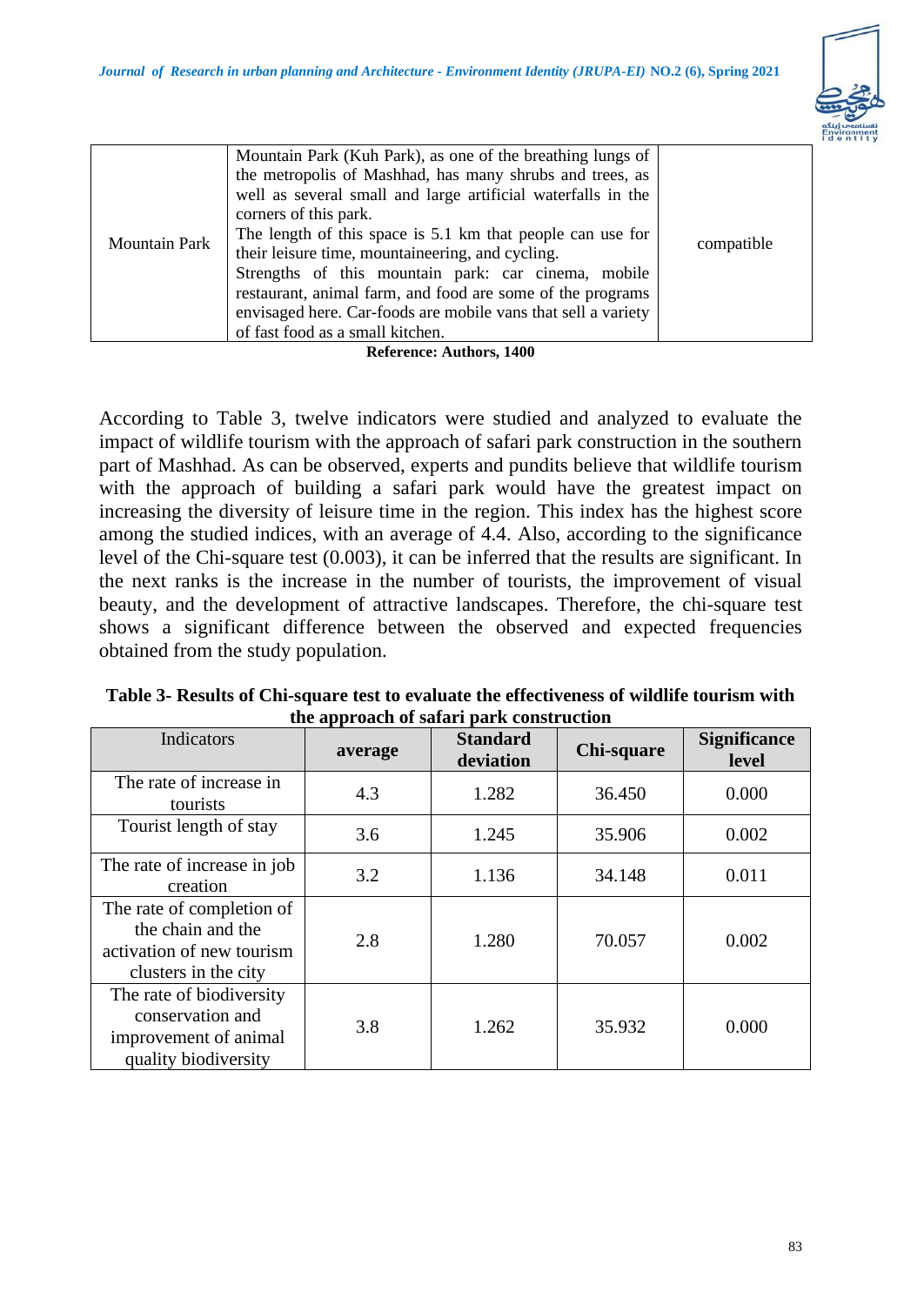*Hadi Taheri, Morteza Rezazadeh, Shima Firouzbakht, Navid Saeidi Rezvani*

*An overview on the possibility of accomplishment and effectiveness of wildlife tourism with the approach of constructing a safari park in the Mashhad metropolis zone*



| The rate of improvement<br>of visual aesthetics and<br>the development of<br>attractive landscapes | 4.1 | 1.245 | 35.968 | 0.005 |
|----------------------------------------------------------------------------------------------------|-----|-------|--------|-------|
| The amount of reduction<br>in attention to the<br>dimensions of the<br>pilgrimage in Mashhad       | 2.2 | 1.019 | 89.869 | 0.000 |
| The rate of attracting<br>more capital to the city                                                 | 3.3 | 1.232 | 35.631 | 0.001 |
| Increasing the creation of<br>new tourism hubs                                                     | 3.1 | 1.073 | 50.27  | 0.003 |
| The rate of urban vitality<br>increase                                                             | 3.7 | 1.259 | 35.926 | 0.001 |
| Increased diversity in<br>leisure ways                                                             | 4.4 | 1.326 | 39.371 | 0.000 |
| The rate of increase in<br>urban environmental<br>degradation                                      | 2.1 | 1.009 | 96.968 | 0.001 |

**Reference: Authors, 1400**

The positive and negative consequences of this type of tourism for the study area Based on the data obtained from the questionnaires, experts in this field have pointed out the most important positive and negative consequences of realizing wildlife tourism with the safari park approach. As you can see in Table 3, the most important positive consequences predicted by experts and pundits include such things as increasing the number of tourists visiting the region, increasing the length of stay of tourists in the region, increasing dynamism and vitality, becoming the tourism hub of the city, and so on. On the other hand, among the negative consequences of this type of tourism in the case area, we can mention such things as increasing the volume of traffic on communication routes in the region, lack of parking in the region, reduced security, and noise pollution.

**Table 3- Positive and negative consequences of wildlife tourism with Safari Park approach in the southern part of Mashhad**

| Positive consequences      | Conditions for the realization of the consequences                                                                   |
|----------------------------|----------------------------------------------------------------------------------------------------------------------|
| Increase in tourist visits | $\triangleright$ Implementation of the planned plans that contribute<br>to the beauty of the urban landscape         |
|                            | $\triangleright$ Increase of public facilities around this space                                                     |
| Increase in tourist stay   | $\triangleright$ Due to their large size and the existence of food-<br>related entertainment, it usually takes a day |
|                            | $\triangleright$ Safari working hours from 9 am to 6 pm. Thus, if the                                                |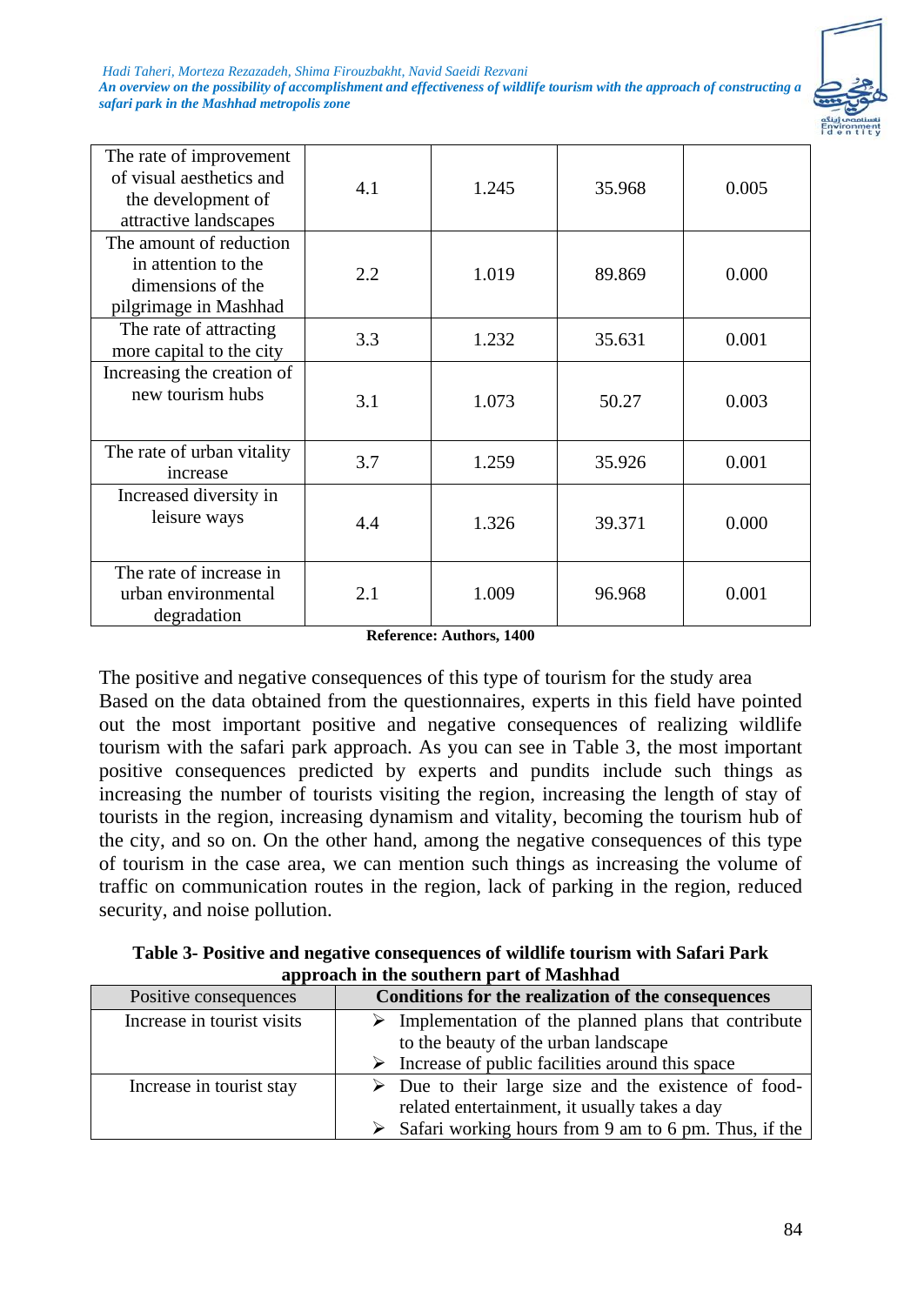

|                                               | time on a night safari.                                               | tourist uses these recreational and educational<br>facilities, it will last at least one more day, while the<br>service (night safari) will allow him to spend more |  |
|-----------------------------------------------|-----------------------------------------------------------------------|---------------------------------------------------------------------------------------------------------------------------------------------------------------------|--|
| Increase of dynamism and                      |                                                                       | $\triangleright$ Expansion of open spaces where there is a possibility of                                                                                           |  |
| vitality                                      | meeting and interaction between people                                |                                                                                                                                                                     |  |
| Becoming the tourism hub of<br>the city       | exhibitions                                                           | >Supporting relevant organizations and holding quarterly                                                                                                            |  |
| Implementation of new ideas                   | relevant<br>➤<br>Support<br>of                                        | organizations<br>for<br>the                                                                                                                                         |  |
| in this project                               | implementation of ideas                                               |                                                                                                                                                                     |  |
|                                               | ➤                                                                     | Justifying the people to accept the ideas and<br>preventing possible resistance from the local people                                                               |  |
| Increase of the sense of local                | Attracting people's participation<br>$\blacktriangleright$            |                                                                                                                                                                     |  |
| belonging                                     |                                                                       | Expanding the fields of public interaction in the                                                                                                                   |  |
|                                               | public sphere                                                         |                                                                                                                                                                     |  |
| Considering attractive uses in<br>the project | $\triangleright$ Creating attractive applications for tourists        |                                                                                                                                                                     |  |
| Creating new jobs by                          | ➤                                                                     | The applications in this project help to attract tourists                                                                                                           |  |
| increasing the number of                      | and help create jobs                                                  |                                                                                                                                                                     |  |
| tourists in this project who                  | $\triangleright$ Support for urban management of new jobs that are in |                                                                                                                                                                     |  |
| work in small projects and                    | line with the intended goal                                           |                                                                                                                                                                     |  |
| other uses.                                   | in the construction sectors and                                       | > Utilization of local forces by the project contractors                                                                                                            |  |
| Increase in social interactions               |                                                                       | $\triangleright$ Creating the situation for the presence of more                                                                                                    |  |
|                                               | tourists in this project                                              |                                                                                                                                                                     |  |
| Improving the visual and                      | $\triangleright$ Take care of the condition of the green space        |                                                                                                                                                                     |  |
| landscape beauty in Safari                    | Protection of animals<br>⋗                                            |                                                                                                                                                                     |  |
| Park                                          | using happy and diverse colors<br>➤                                   |                                                                                                                                                                     |  |
| Negative consequences                         | <b>Avoidance methods</b>                                              | adjustment or                                                                                                                                                       |  |
|                                               |                                                                       | compensation methods                                                                                                                                                |  |
| Increasing the volume of                      | traffic<br>$\triangleright$ Creating                                  | Strengthening public<br>➤                                                                                                                                           |  |
| traffic                                       | restrictions<br>during                                                | transport                                                                                                                                                           |  |
|                                               | busy hours on<br>the                                                  | Preventing<br>the                                                                                                                                                   |  |
|                                               | streets leading to the                                                | passage<br>of<br>heavy                                                                                                                                              |  |
|                                               | project                                                               | vehicles                                                                                                                                                            |  |
| Shortage of parking                           |                                                                       | Expanding<br>public<br>➤                                                                                                                                            |  |
|                                               | Establishment<br>of<br>➤                                              | transportation so that                                                                                                                                              |  |
|                                               | public parking in the                                                 | citizens can use as                                                                                                                                                 |  |
|                                               | project                                                               | little<br>personal                                                                                                                                                  |  |
|                                               |                                                                       | equipment<br>as                                                                                                                                                     |  |
|                                               |                                                                       |                                                                                                                                                                     |  |
|                                               |                                                                       | possible.                                                                                                                                                           |  |
| Decreased security                            |                                                                       | social<br>Increase<br>of<br>⋗                                                                                                                                       |  |
|                                               |                                                                       | monitoring.<br>This                                                                                                                                                 |  |
|                                               |                                                                       | social monitoring can<br>involve both relevant                                                                                                                      |  |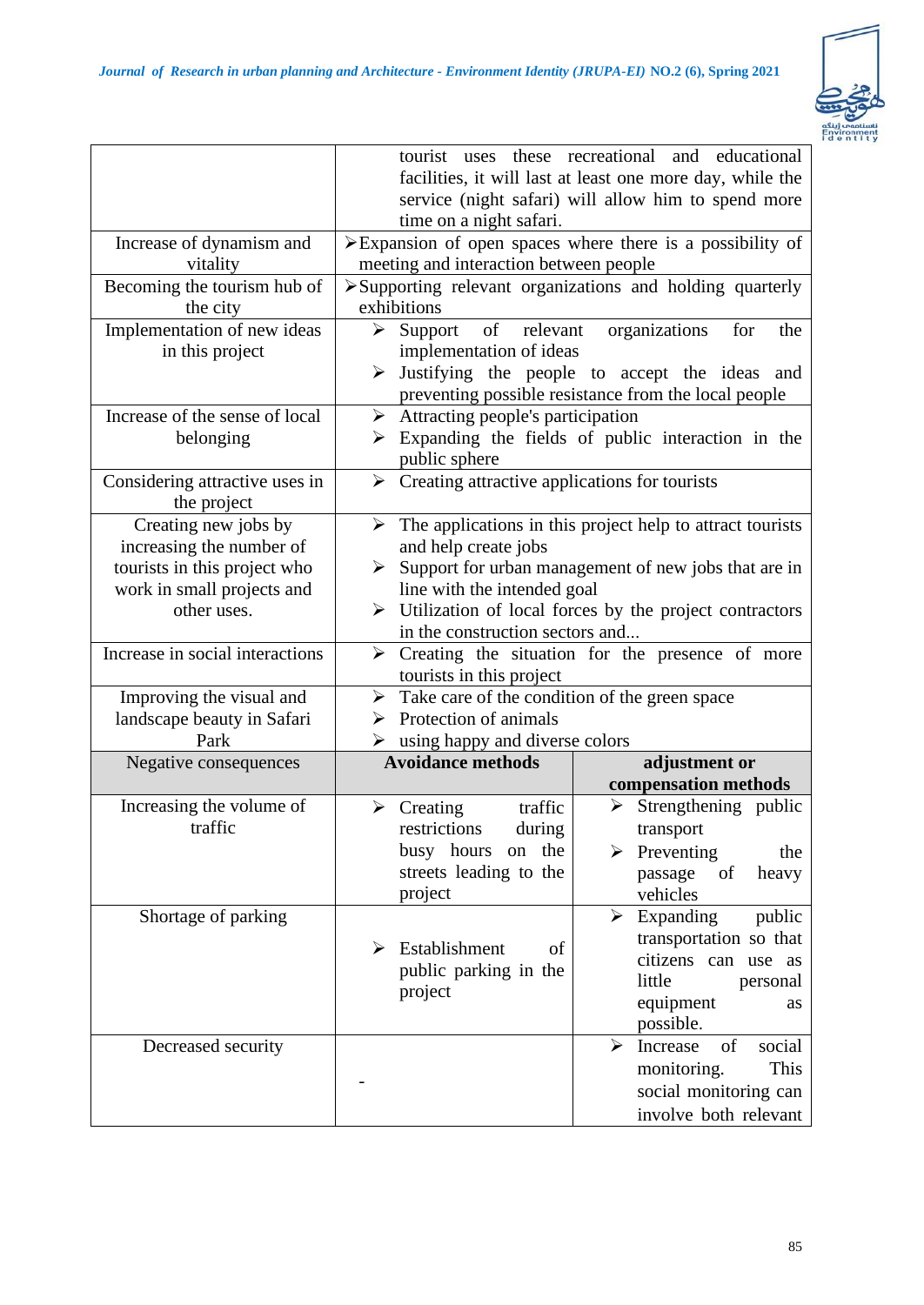

|                 | bodies such as law                      |
|-----------------|-----------------------------------------|
|                 | enforcement<br>and                      |
|                 | public monitoring.                      |
|                 | $\triangleright$ Providing<br>the       |
|                 | necessary lighting in                   |
|                 | defenseless places                      |
| Noise pollution | $\triangleright$ Considering<br>buffers |
|                 | prevent noise<br>to                     |
|                 | pollution caused by                     |
|                 | motor vehicles                          |

**Reference: Authors, 1400**

## **6. Conclusion**

The wildlife tourism or safari parks are one of the spatial patterns of tourism formed in the postmodern era. This spatial pattern incorporates the approach of tourists to the natural environment and wildlife with different motivations. Hence, the spatial scope of this model includes the natural environment, which can be, for example, the beach, forest, mountains, and the like. Iran , with its unique natural resources and attractions, and wildlife, can be one of the poles of wildlife tourism in the world. Accordingly, the present study was conducted with the aim of realizing and influencing wildlife tourism with the approach of constructing a safari park in the metropolis of Mashhad. The data collection method is library and field. In the field method, a questionnaire was used in the Likert spectrum. According to Resolution 300/310/1797 of the Supreme Council of Architecture and Urban Planning (2010), Zoos (Safari is a kind of free zoo) can only be established outside the legal boundaries of cities (zone). In the experience of different countries, the average safari distance from parks to the city center is about 20 km, so that it is within a suitable radius for tourists to visit. Accordingly, in the present study, we have considered the southern area of the metropolis of Mashhad according to the safari location criteria of parks. The results showed that in different environmental, climatic, traffic, physical, social, economic, legal, etc., dimensions, there is a possibility of constructing a safari park in Mashhad. Additionally, based on the experts' opinion, twelve indicators were investigated and analyzed to study the effect of wildlife tourism with the approach of constructing a safari park in the southern part of Mashhad. The results showed that wildlife tourism with the approach of constructing a safari park would have the greatest impact on increasing the diversity of leisure methods in the region. With an average of 4.4, this index has the highest score among the studied indices. Also, according to the significance level of the Chisquare test (0.003), it can be concluded that the obtained results are significant. In the next ranks of increasing the number of tourists, the improvement of visual beauty and development of attractive landscapes is due to the fact that the significance level of both indicators is less than 0.05. Therefore, the Chi-square test shows a significant difference between the observed frequencies and the expected results obtained from the study population. Among the most important positive consequences predicted by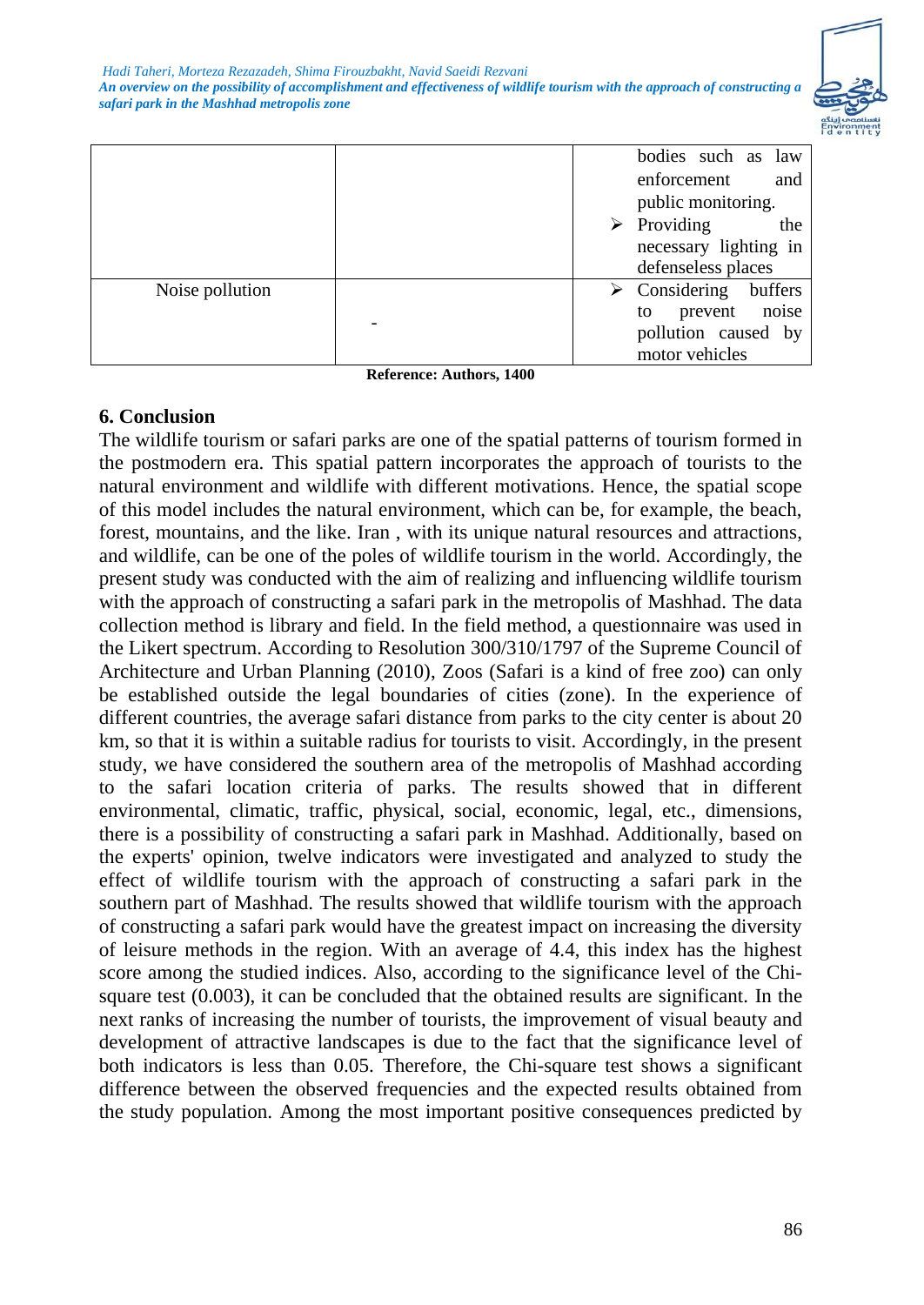

experts and thinkers regarding wildlife tourism with the approach of building a safari park in the southern part of Mashhad metropolis, we can mention such things as increasing the number of tourists visiting the region, increasing the length of stay of tourists in the region, increasing dynamism and vitality, becoming the tourism hub of the city, and so on. On the other hand, among the negative consequences of this type of tourism in the case area, we can mention such things as increasing the volume of traffic on communication routes in the region, lack of parking in the region, reduced security, and noise pollution. Therefore, in order to accomplish this type of tourism, it is necessary to strengthen the positive aspects and eliminate the negative points by using different methods.

## **7. Resources**

1. Hosseini, Marie; Hosseini, Mustafa; (2015). "Study and Recognition of Wildlife Environmental Capacities in Central Park of Iran for Tourism Development," the Second National Conference on New Horizons in Empowerment and Sustainable Development of Civil Architecture, Tourism, Hamadan.

2. Danehkar, Afshin and Henrik Majnonian, (2004). "Proposed criteria for assessment of coastal-marine areas in order to determine the coastal-marine protected areas of Iran, Case study: Assessment of protected areas of the Caspian Sea," Journal of Environmental Studies, No. 35, pp. 32-9.

3. Shaghaei, Shayan; (2016). "What is wildlife tourism?" Website <https://www.kojaro.com/>

4. Moradi, Atekeh; Danehkar, Afshin; Alizadeh Shabani, Afshin; (2014). "Wildlife Tourism, a New Activity for the Development of Nature Tourism," the Second National Conference on Applied Research in Geography and Tourism, Tehran. 5. Mahboob-Far, Mohammad Reza; Mahboob-Far, Ahmad; Jamali Nejad, Mehdi; Karimi, Jafar, (2011), "Tourism planning in Kashan with emphasis on sustainable urban development," the first international conference on sustainable development and urban development, Isfahan.

6. Mousavi Seyed Hojjat; Ranjbar Abolfazl; Sharifian Arani, Seyed Mojtaba; (2018). "Evaluation of scenarios for the construction of a salt hotel and safari park for the development of desert tourism in ecosystems of arid regions (Case study: Marnjab, Aran and Bidgol regions)," Geographical studies of arid regions. 8 (31): 57-73.

- 1. Bhattacharya, P. , Kumari, S. ,(2004), *Application of Criteria and Indicator for Sustainable Ecotourism, Submitted for the IASCP Bi-Annual Conference on "The Commons in an Age of Global Transition*: Challenges, Risk and Opportunities" at Oaxaca, Mexico.
- 2. Cong, L., & He, J. (2020*). An emotional analysis of tourists in wildlife tourism scenic spots-a case study in Chimelong Safari Park*. Tourism Tribune, 35(2), 53-64.
- 3. Newsome, D., Dowling, R. K., & Moore, S. A. (2005). *Wildlife tourism* (Vol. 24). channel view publications.
- 4. Manely, Clive.1990. *what is tourism*, the journal of torism studies, Vol.11,No1.
- 5. Manrai, L. A., Lascu, D. N., & Manrai, A. K. (2020). *A study of safari tourism in sub-*